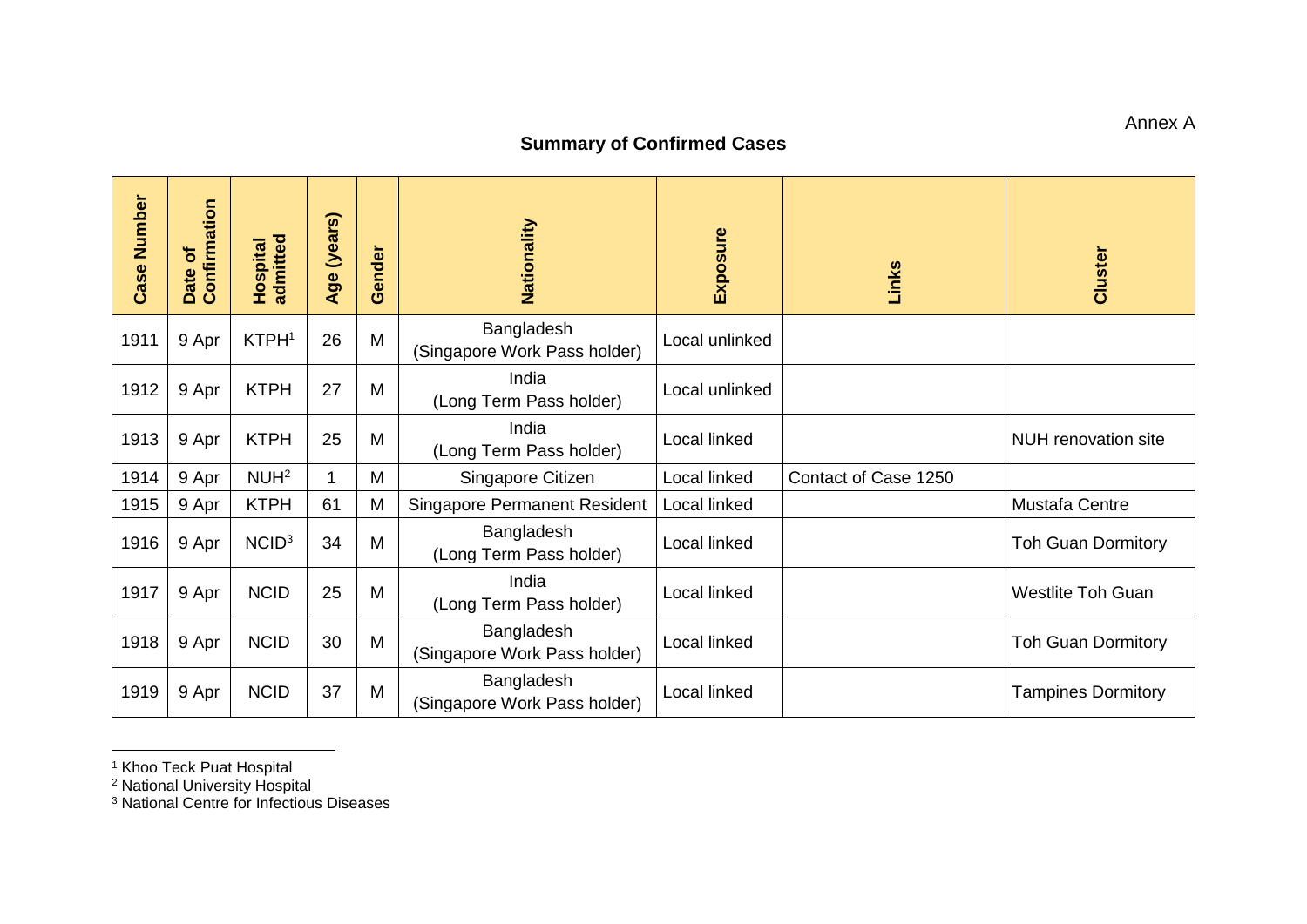| <b>Case Number</b> | Confirmation<br>Date of | admitted<br>Hospital | Age (years) | Gender | Nationality                                | Exposure       | Links | Cluster                   |
|--------------------|-------------------------|----------------------|-------------|--------|--------------------------------------------|----------------|-------|---------------------------|
| 1920               | 9 Apr                   | <b>NCID</b>          | 45          | M      | Bangladesh<br>(Singapore Work Pass holder) | Local linked   |       | <b>Tampines Dormitory</b> |
| 1921               | 9 Apr                   | <b>NCID</b>          | 23          | M      | India<br>(Singapore Work Pass holder)      | Local unlinked |       |                           |
| 1922               | 9 Apr                   | <b>NCID</b>          | 36          | M      | Bangladesh<br>(Singapore Work Pass holder) | Local linked   |       | S11 Dormitory             |
| 1923               | 9 Apr                   | <b>NCID</b>          | 28          | M      | Bangladesh<br>(Long Term Pass holder)      | Local linked   |       | S11 Dormitory             |
| 1924               | 9 Apr                   | <b>NCID</b>          | 29          | M      | Bangladesh<br>(Singapore Work Pass holder) | Local linked   |       | S11 Dormitory             |
| 1925               | 9 Apr                   | <b>NCID</b>          | 24          | M      | Bangladesh<br>(Long Term Pass holder)      | Local linked   |       | S11 Dormitory             |
| 1926               | 9 Apr                   | <b>NCID</b>          | 36          | M      | Bangladesh<br>(Singapore Work Pass holder) | Local linked   |       | Shaw Lodge                |
| 1927               | 9 Apr                   | <b>NCID</b>          | 34          | M      | Bangladesh<br>(Singapore Work Pass holder) | Local linked   |       | <b>Westlite Toh Guan</b>  |
| 1928               | 9 Apr                   | <b>NCID</b>          | 33          | M      | Bangladesh<br>(Long Term Pass holder)      | Local linked   |       | S11 Dormitory             |
| 1929               | 9 Apr                   | <b>NCID</b>          | 32          | M      | Bangladesh<br>(Singapore Work Pass holder) | Local linked   |       | <b>Tampines Dormitory</b> |
| 1930               | 9 Apr                   | <b>NCID</b>          | 41          | M      | Bangladesh<br>(Long Term Pass holder)      | Local linked   |       | <b>Tampines Dormitory</b> |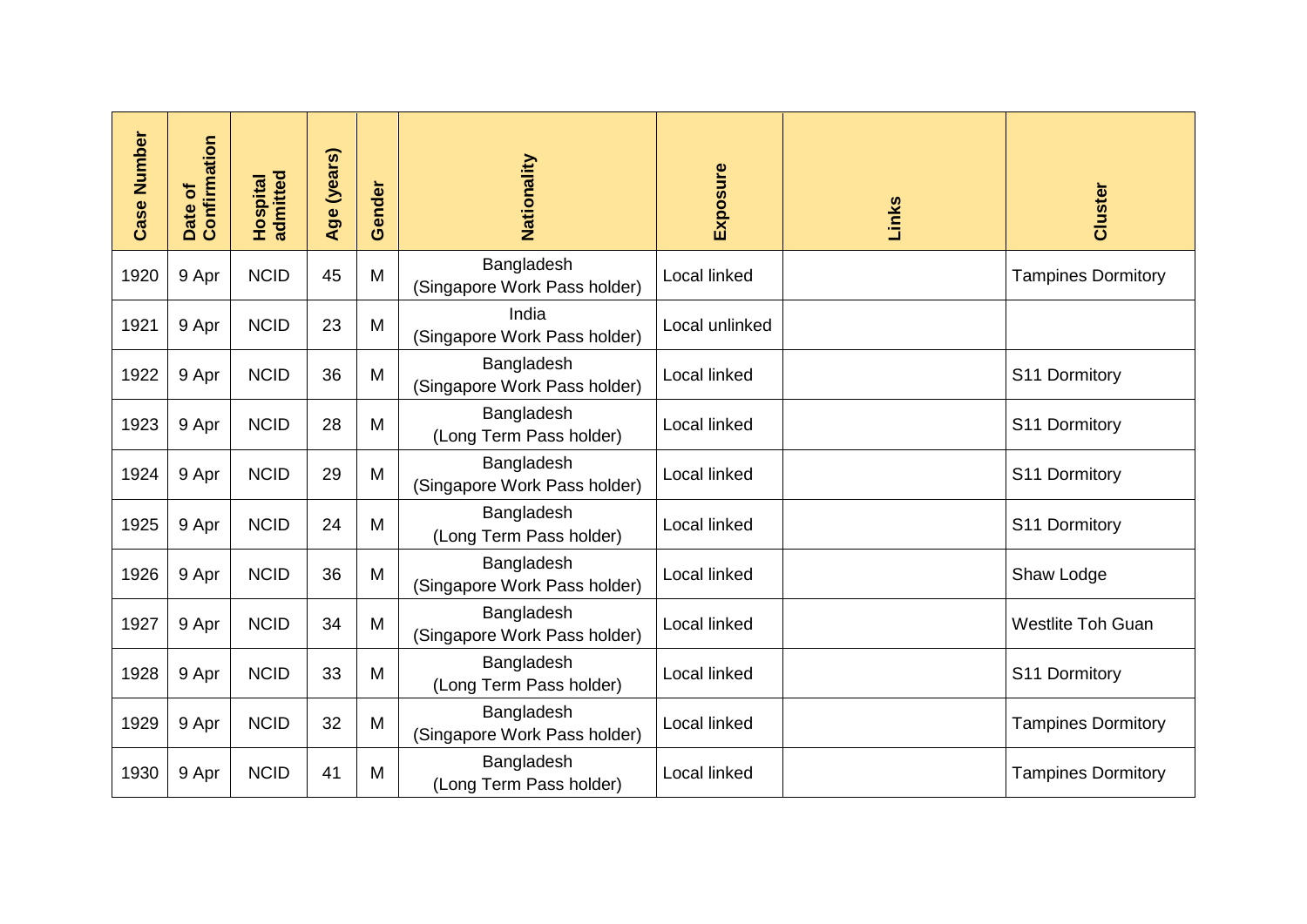| <b>Case Number</b> | Confirmation<br>Date of | admitted<br>Hospital | Age (years) | Gender       | Nationality                                | Exposure       | Links                         | Cluster                                    |
|--------------------|-------------------------|----------------------|-------------|--------------|--------------------------------------------|----------------|-------------------------------|--------------------------------------------|
| 1931               | 9 Apr                   | <b>NCID</b>          | 50          | M            | Bangladesh<br>(Long Term Pass holder)      | Local linked   |                               | <b>Tampines Dormitory</b>                  |
| 1932               | 9 Apr                   | <b>NCID</b>          | 29          | M            | Bangladesh<br>(Long Term Pass holder)      | Local linked   |                               | S11 Dormitory                              |
| 1933               | 9 Apr                   | <b>NCID</b>          | 22          | M            | Bangladesh<br>(Long Term Pass holder)      | Local linked   |                               | S11 Dormitory                              |
| 1934               | 9 Apr                   | SGH <sup>4</sup>     | 27          | M            | India<br>(Singapore Work Pass holder)      | Local unlinked |                               |                                            |
| 1935               | 9 Apr                   | <b>SGH</b>           | 51          | M            | India<br>(Singapore Work Pass holder)      | Local linked   |                               | Sungei Tengah Lodge                        |
| 1936               | 9 Apr                   | <b>SGH</b>           | 51          | $\mathsf{F}$ | Singapore Citizen                          | Local linked   |                               | Dover Court<br><b>International School</b> |
| 1937               | 9 Apr                   | KKH <sup>5</sup>     | 11          | F            | Singapore Citizen                          | Local linked   | Family member of Case<br>1949 |                                            |
| 1938               | 9 Apr                   | <b>KTPH</b>          | 27          | M            | Bangladesh<br>(Singapore Work Pass holder) | Local linked   | Contact of Case 1394          |                                            |
| 1939               | 9 Apr                   | AH <sup>6</sup>      | 44          | M            | Thailand<br>(Singapore Work Pass holder)   | Local unlinked |                               |                                            |
| 1940               | 9 Apr                   | AH                   | 39          | M            | Thailand                                   | Local unlinked |                               |                                            |

## <sup>4</sup> Singapore General Hospital

<sup>5</sup> KK Women's and Children's Hospital

<sup>6</sup> Alexandra Hospital

 $\overline{a}$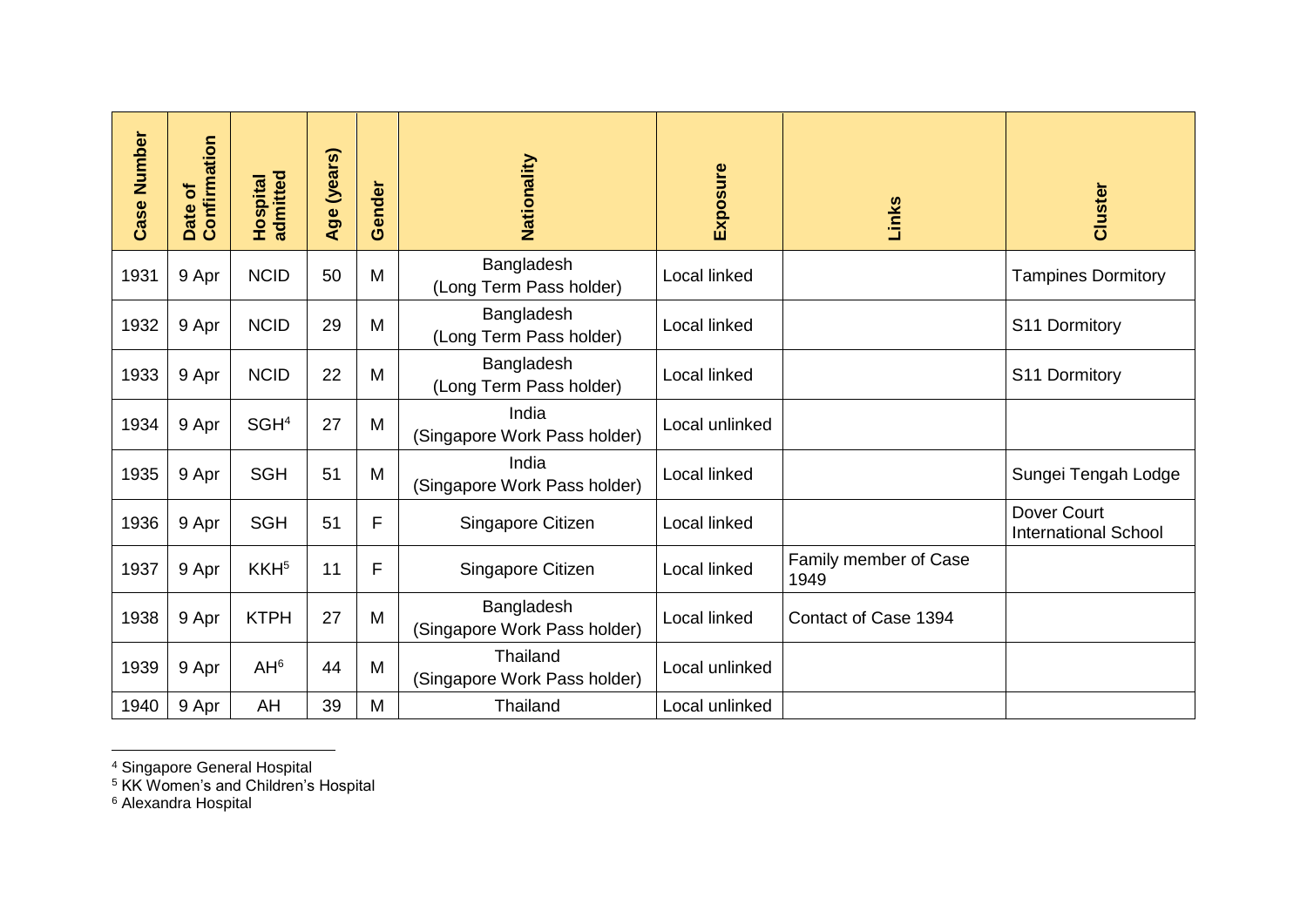| <b>Case Number</b> | Confirmation<br>đ<br>Date | admitted<br>Hospital     | Age (years) | Gender | Nationality                                | Exposure       | Links                 | Cluster                   |
|--------------------|---------------------------|--------------------------|-------------|--------|--------------------------------------------|----------------|-----------------------|---------------------------|
|                    |                           |                          |             |        | (Singapore Work Pass holder)               |                |                       |                           |
| 1941               | 9 Apr                     | CGH <sup>7</sup>         | 32          | M      | Myanmar<br>(Long Term Pass holder)         | Local linked   | Contact of Case 1942  |                           |
| 1942               | 9 Apr                     | <b>CGH</b>               | 27          | M      | Myanmar<br>(Long Term Pass holder)         | Local linked   | Contact of Case 1941  |                           |
| 1943               | 9 Apr                     | SKH <sup>8</sup>         | 35          | F      | Singapore Citizen                          | Local unlinked |                       |                           |
| 1944               | 9 Apr                     | <b>SKH</b>               | 66          | M      | Singapore Citizen                          | Local unlinked |                       |                           |
| 1945               | 9 Apr                     | <b>NTFGH<sup>9</sup></b> | 46          | M      | Bangladesh<br>(Singapore Work Pass holder) | Local linked   |                       | <b>Westlite Toh Guan</b>  |
| 1946               | 9 Apr                     | <b>NTFGH</b>             | 37          | M      | India<br>(Long Term Pass holder)           | Local unlinked |                       |                           |
| 1947               | 9 Apr                     | <b>NTFGH</b>             | 38          | M      | Bangladesh<br>(Long Term Pass holder)      | Local linked   |                       | <b>Westlite Toh Guan</b>  |
| 1948               | 9 Apr                     | <b>NCID</b>              | 31          | M      | China<br>(Long Term Pass holder)           | Local unlinked |                       |                           |
| 1949               | 9 Apr                     | <b>KKH</b>               | 38          | F      | Singapore Citizen                          | Local linked   | Family member of 1937 |                           |
| 1950               | 9 Apr                     | <b>CGH</b>               | 23          | M      | Singapore Citizen                          | Local linked   |                       | <b>ICA Building</b>       |
| 1951               | 9 Apr                     | <b>CGH</b>               | 36          | M      | Bangladesh<br>(Long Term Pass holder)      | Local linked   |                       | <b>Tampines Dormitory</b> |

 $\overline{a}$ <sup>7</sup> Changi General Hospital

<sup>8</sup> Sengkang General Hospital

<sup>9</sup> Ng Teng Fong General Hospital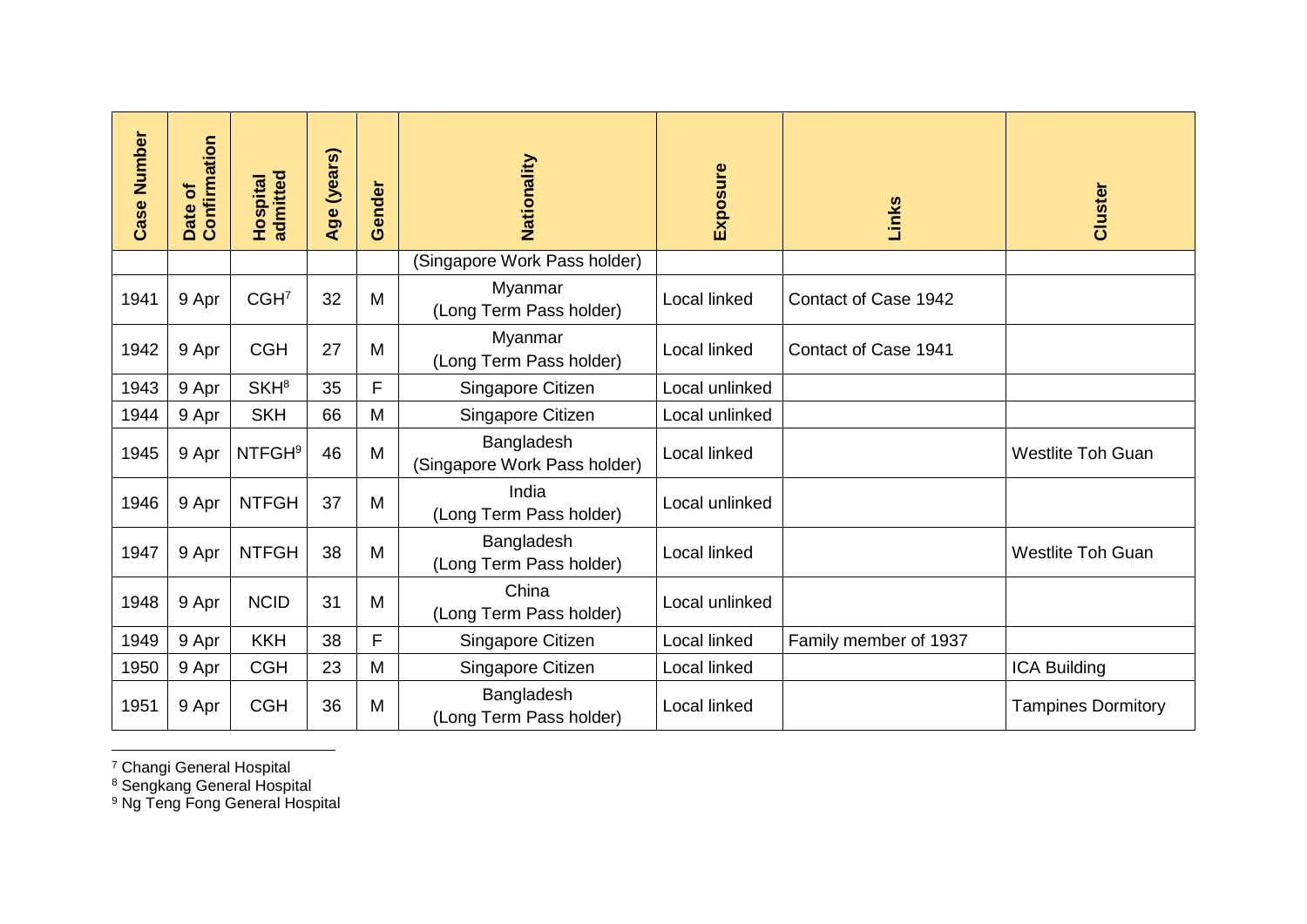| <b>Case Number</b> | Confirmation<br>Date of | admitted<br>Hospital | (years)<br>Age | ender<br>Ŏ | Nationality                                | Exposure       | Links                                   | Cluster              |
|--------------------|-------------------------|----------------------|----------------|------------|--------------------------------------------|----------------|-----------------------------------------|----------------------|
| 1952               | 9 Apr                   | <b>NUH</b>           | 24             | M          | Singapore Citizen                          | Local unlinked |                                         |                      |
| 1953               | 9 Apr                   | <b>SGH</b>           | 41             | M          | Singapore Citizen                          | Local unlinked |                                         |                      |
| 1954               | 9 Apr                   | <b>SGH</b>           | 45             | M          | China<br>(Singapore Work Pass holder)      | Local linked   | Contact of Case 1433                    |                      |
| 1955               | 9 Apr                   | <b>SGH</b>           | 48             | F          | Singapore Citizen                          | Local linked   | Family member of Case<br>1563           |                      |
| 1956               | 9 Apr                   | <b>SGH</b>           | 51             | M          | India<br>(Long Term Pass holder)           | Local linked   |                                         | Keppel Shipyard      |
| 1957               | 9 Apr                   | <b>NCID</b>          | 38             | M          | Bangladesh<br>(Singapore Work Pass Holder) | Local linked   |                                         | <b>Project Glory</b> |
| 1958               | 9 Apr                   | <b>NCID</b>          | 56             | M          | Singapore Citizen                          | Local linked   | Family member of Cases<br>1045 and 2049 |                      |
| 1959               | 9 Apr                   | <b>NCID</b>          | 37             | M          | Bangladesh<br>(Long Term Pass holder)      | Local linked   | Contact of Cases 1125 and<br>1969       |                      |
| 1960               | 9 Apr                   | <b>NCID</b>          | 32             | M          | Bangladesh<br>(Long Term Pass holder)      | Local linked   |                                         | Sungei Tengah Lodge  |
| 1961               | 9 Apr                   | <b>NCID</b>          | 33             | F          | Singapore Citizen                          | Local unlinked |                                         |                      |
| 1962               | 9 Apr                   | <b>NCID</b>          | 25             | F          | Singapore Citizen                          | Local linked   | Contact of Case 1842                    |                      |
| 1963               | 9 Apr                   | <b>NCID</b>          | 46             | M          | India<br>(Singapore Work Pass Holder)      | Local unlinked |                                         |                      |
| 1964               | 9 Apr                   | <b>NTFGH</b>         | 41             | M          | India<br>(Long Term Pass holder)           | Local linked   |                                         | Sungei Tengah Lodge  |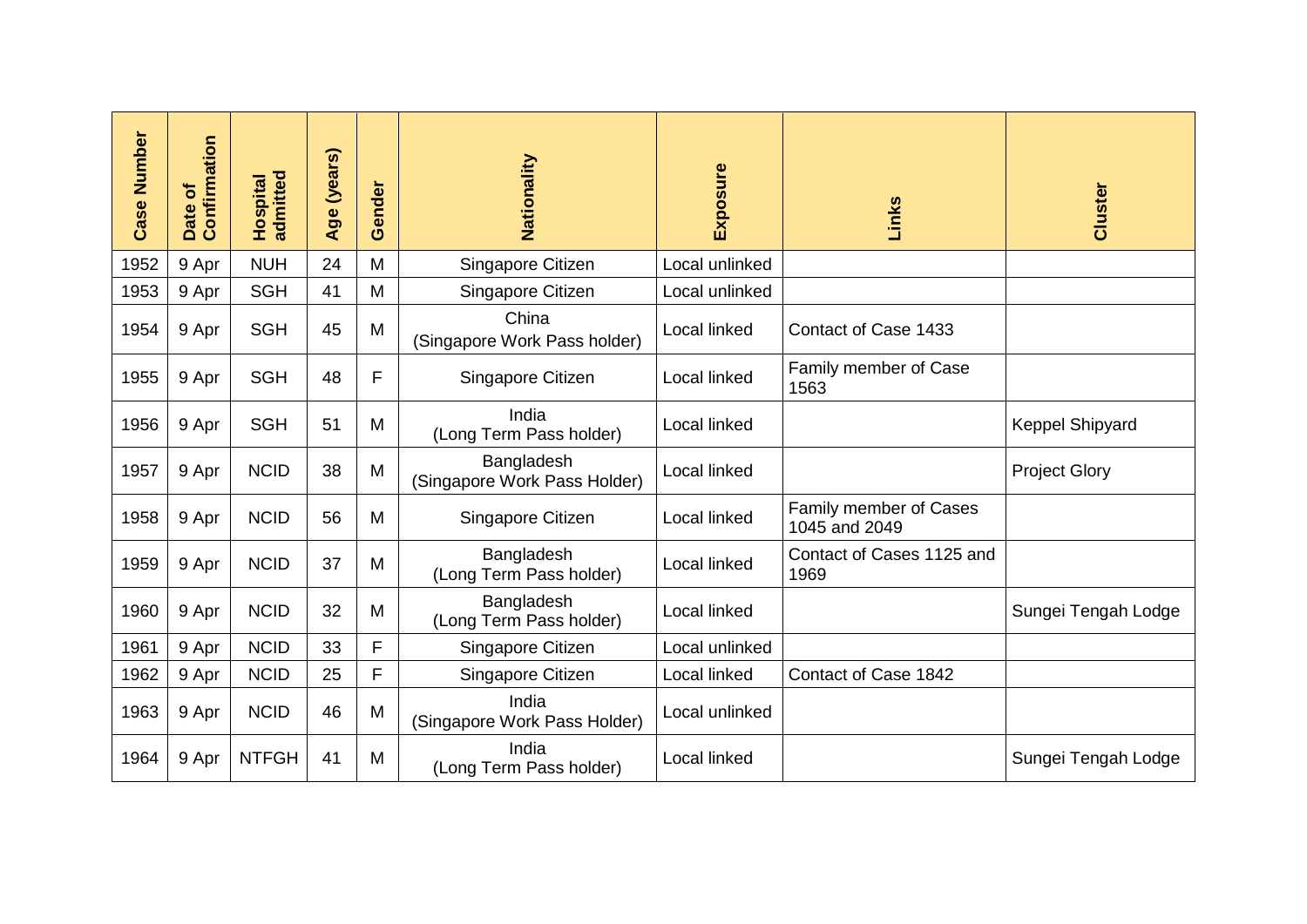| <b>Case Number</b> | Confirmation<br>৳<br>Date | admitted<br>Hospital | Age (years) | Gender | Nationality                           | Exposure       | Links                                       | Cluster                   |
|--------------------|---------------------------|----------------------|-------------|--------|---------------------------------------|----------------|---------------------------------------------|---------------------------|
| 1965               | 9 Apr                     | <b>NTFGH</b>         | 66          | F      | Singapore Citizen                     | Local linked   | Family member of Case<br>678                |                           |
| 1966               | 9 Apr                     | <b>NCID</b>          | 27          | M      | Bangladesh<br>(Long Term Pass holder) | Local linked   |                                             | Sungei Tengah Lodge       |
| 1967               | 9 Apr                     | <b>NCID</b>          | 29          | M      | Bangladesh<br>(Long Term Pass holder) | Local unlinked |                                             |                           |
| 1968               | 9 Apr                     | <b>NUH</b>           | 78          | F      | Singapore Citizen                     | Local linked   | Family member of Cases<br>227, 348 and 1087 |                           |
| 1969               | 9 Apr                     | <b>NCID</b>          | 25          | M      | Bangladesh<br>(Long Term Pass holder) | Local linked   |                                             | <b>Toh Guan Dormitory</b> |
| 1970               | 9 Apr                     | <b>NCID</b>          | 49          | M      | India<br>(Singapore Work Pass Holder) | Local linked   |                                             | <b>Westlite Toh Guan</b>  |
| 1971               | 9 Apr                     | <b>NCID</b>          | 49          | M      | Bangladesh<br>(Long Term Pass holder) | Local linked   |                                             | <b>Tampines Dormitory</b> |
| 1972               | 9 Apr                     | <b>NCID</b>          | 44          | M      | Bangladesh<br>(Long Term Pass holder) | Local linked   |                                             | <b>Tampines Dormitory</b> |
| 1973               | 9 Apr                     | <b>SKH</b>           | 44          | M      | Singapore Citizen                     | Local unlinked |                                             |                           |
| 1974               | 9 Apr                     | <b>SKH</b>           | 79          | M      | Singapore Citizen                     | Local unlinked |                                             |                           |
| 1975               | 9 Apr                     | <b>SKH</b>           | 40          | M      | Singapore Citizen                     | Local unlinked |                                             |                           |
| 1976               | 9 Apr                     | <b>NCID</b>          | 54          | M      | India<br>(Long Term Pass holder)      | Local linked   |                                             | <b>Westlite Toh Guan</b>  |
| 1977               | 9 Apr                     | <b>NCID</b>          | 26          | M      | Bangladesh<br>(Long Term Pass holder) | Local linked   | Contact of Case 1164                        |                           |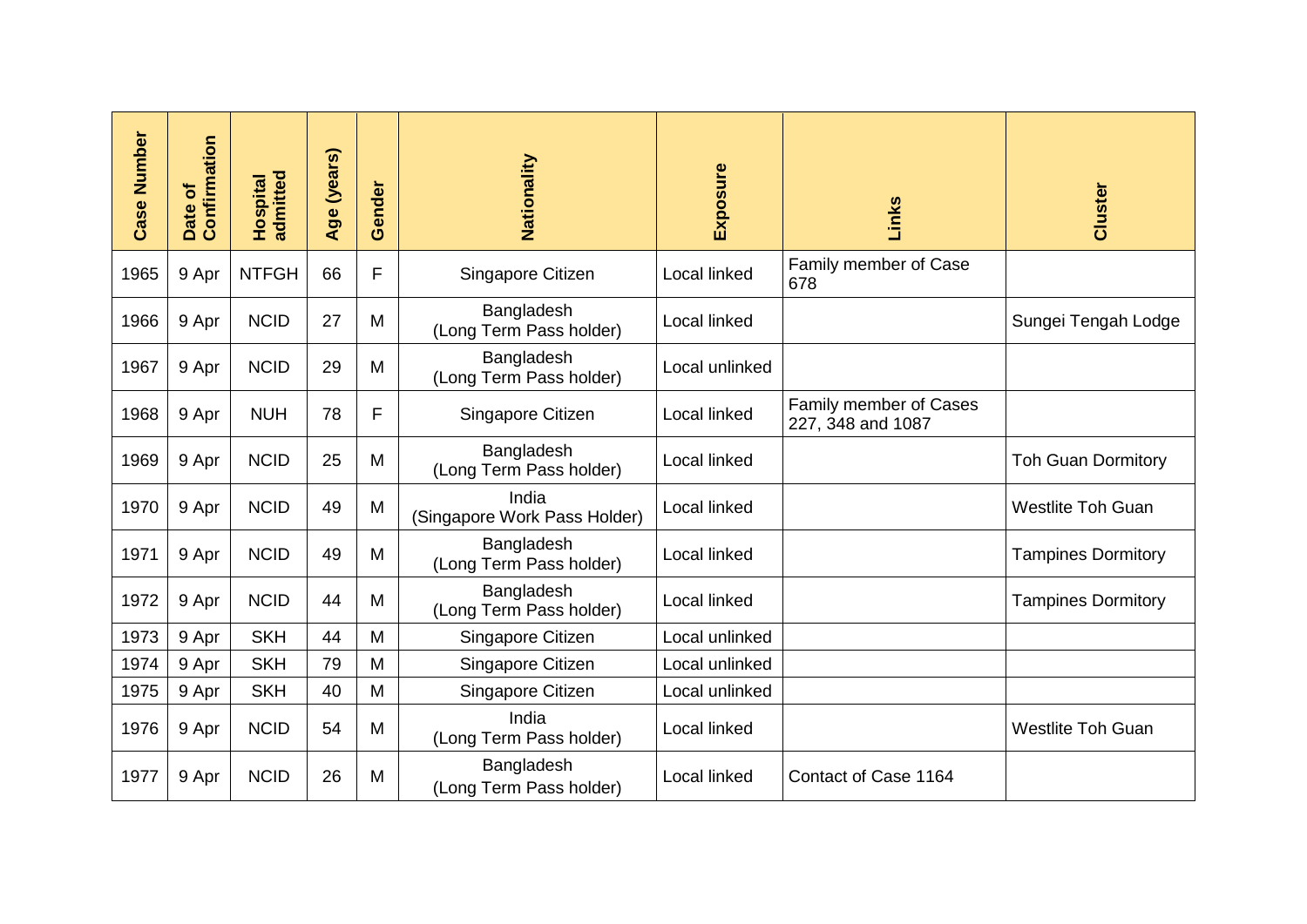| <b>Case Number</b> | Confirmation<br>Date of | Hospital<br>admitted | Age (years) | Gender | Nationality                                | Exposure       | Links | Cluster                   |
|--------------------|-------------------------|----------------------|-------------|--------|--------------------------------------------|----------------|-------|---------------------------|
| 1978               | 9 Apr                   | CIF <sup>10</sup>    | 35          | M      | India<br>(Long Term Pass holder)           | Local linked   |       | <b>Toh Guan Dormitory</b> |
| 1979               | 9 Apr                   | <b>CIF</b>           | 28          | M      | India<br>(Singapore Work Pass holder)      | Local linked   |       | <b>Toh Guan Dormitory</b> |
| 1980               | 9 Apr                   | <b>CIF</b>           | 49          | M      | Bangladesh<br>(Singapore Work Pass holder) | Local linked   |       | <b>Toh Guan Dormitory</b> |
| 1981               | 9 Apr                   | <b>CIF</b>           | 26          | M      | Bangladesh<br>(Long Term Pass holder)      | Local linked   |       | <b>Toh Guan Dormitory</b> |
| 1982               | 9 Apr                   | <b>CIF</b>           | 24          | M      | India<br>(Long Term Pass holder)           | Local linked   |       | S11 Dormitory             |
| 1983               | 9 Apr                   | <b>CIF</b>           | 25          | M      | India<br>(Long Term Pass holder)           | Local linked   |       | S11 Dormitory             |
| 1984               | 9 Apr                   | <b>CIF</b>           | 28          | M      | Bangladesh<br>(Long Term Pass holder)      | Local linked   |       | <b>Toh Guan Dormitory</b> |
| 1985               | 9 Apr                   | <b>CIF</b>           | 26          | M      | Bangladesh<br>(Long Term Pass holder)      | Local unlinked |       |                           |
| 1986               | 9 Apr                   | Pending              | 50          | M      | Singapore Citizen                          | Local unlinked |       |                           |
| 1987               | 9 Apr                   | <b>NCID</b>          | 45          | M      | Thailand<br>(Long Term Pass holder)        | Local unlinked |       |                           |
| 1988               | 9 Apr                   | <b>NCID</b>          | 24          | M      | India                                      | Local unlinked |       |                           |

<sup>10</sup> Community Isolation Facility

 $\overline{a}$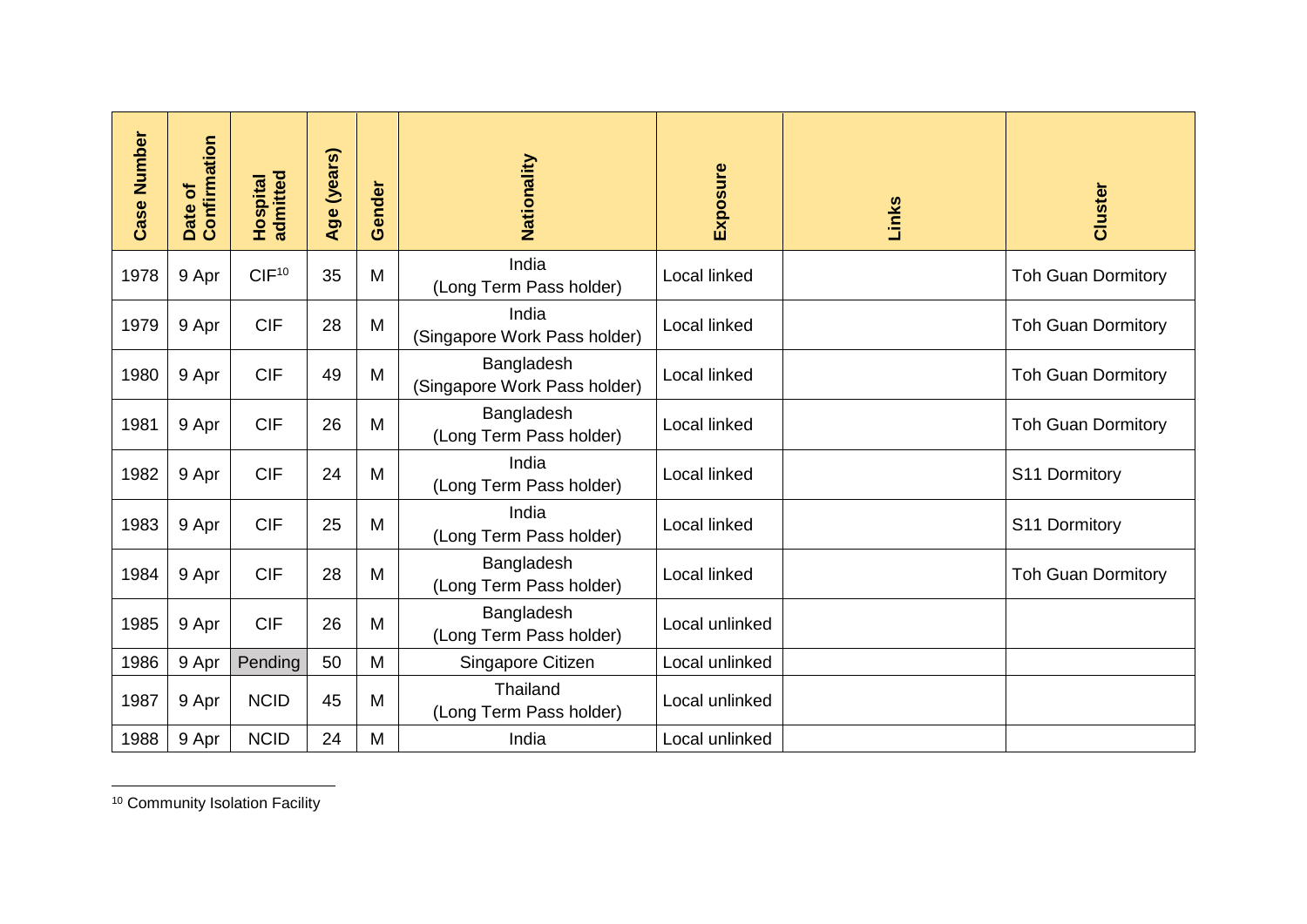| <b>Case Number</b> | Confirmation<br>Date of | <b>Hospital</b><br>admitted | Age (years) | Gender    | Nationality                                | Exposure       | Links | Cluster                  |
|--------------------|-------------------------|-----------------------------|-------------|-----------|--------------------------------------------|----------------|-------|--------------------------|
|                    |                         |                             |             |           | (Singapore Work Pass holder)               |                |       |                          |
| 1989               | 9 Apr                   | <b>NCID</b>                 | 31          | M         | India<br>(Long Term Pass holder)           | Local unlinked |       |                          |
| 1990               | 9 Apr                   | <b>NCID</b>                 | 56          | F         | Singapore Citizen                          | Local linked   |       | The Wedding Brocade      |
| 1991               | 9 Apr                   | <b>NCID</b>                 | 23          | M         | Singapore Citizen                          | Local unlinked |       |                          |
| 1992               | 9 Apr                   | <b>NTFGH</b>                | 32          | F         | Singapore Citizen                          | Local linked   |       | <b>Project Glory</b>     |
| 1993               | 9 Apr                   | <b>NTFGH</b>                | 30          | M         | Bangladesh<br>(Long Term Pass holder)      | Local linked   |       | Keppel Shipyard          |
| 1994               | 9 Apr                   | <b>NTFGH</b>                | 30          | M         | Bangladesh<br>(Singapore Work Pass holder) | Local linked   |       | Sungei Tengah Lodge      |
| 1995               | 9 Apr                   | <b>NTFGH</b>                | 72          | F         | Singapore Citizen                          | Local unlinked |       |                          |
| 1996               | 9 Apr                   | <b>NTFGH</b>                | 29          | M         | Bangladesh<br>(Long Term Pass holder)      | Local unlinked |       |                          |
| 1997               | 9 Apr                   | <b>NTFGH</b>                | 40          | M         | India<br>(Long Term Pass holder)           | Local linked   |       | <b>Westlite Toh Guan</b> |
| 1998               | 9 Apr                   | <b>NTFGH</b>                | 27          | M         | India<br>(Long Term Pass holder)           | Local linked   |       | Sungei Tengah Lodge      |
| 1999               | 9 Apr                   | <b>SKH</b>                  | Pen         | Pe        |                                            |                |       |                          |
|                    |                         |                             | ding        | ndi<br>ng | Pending                                    | Local unlinked |       |                          |
| 2000               | 9 Apr                   | <b>SKH</b>                  | 63          | M         | Singapore Citizen                          | Local unlinked |       |                          |
| 2001               | 9 Apr                   | <b>SKH</b>                  | 26          | M         | Bangladesh                                 | Local linked   |       | S11 Dormitory            |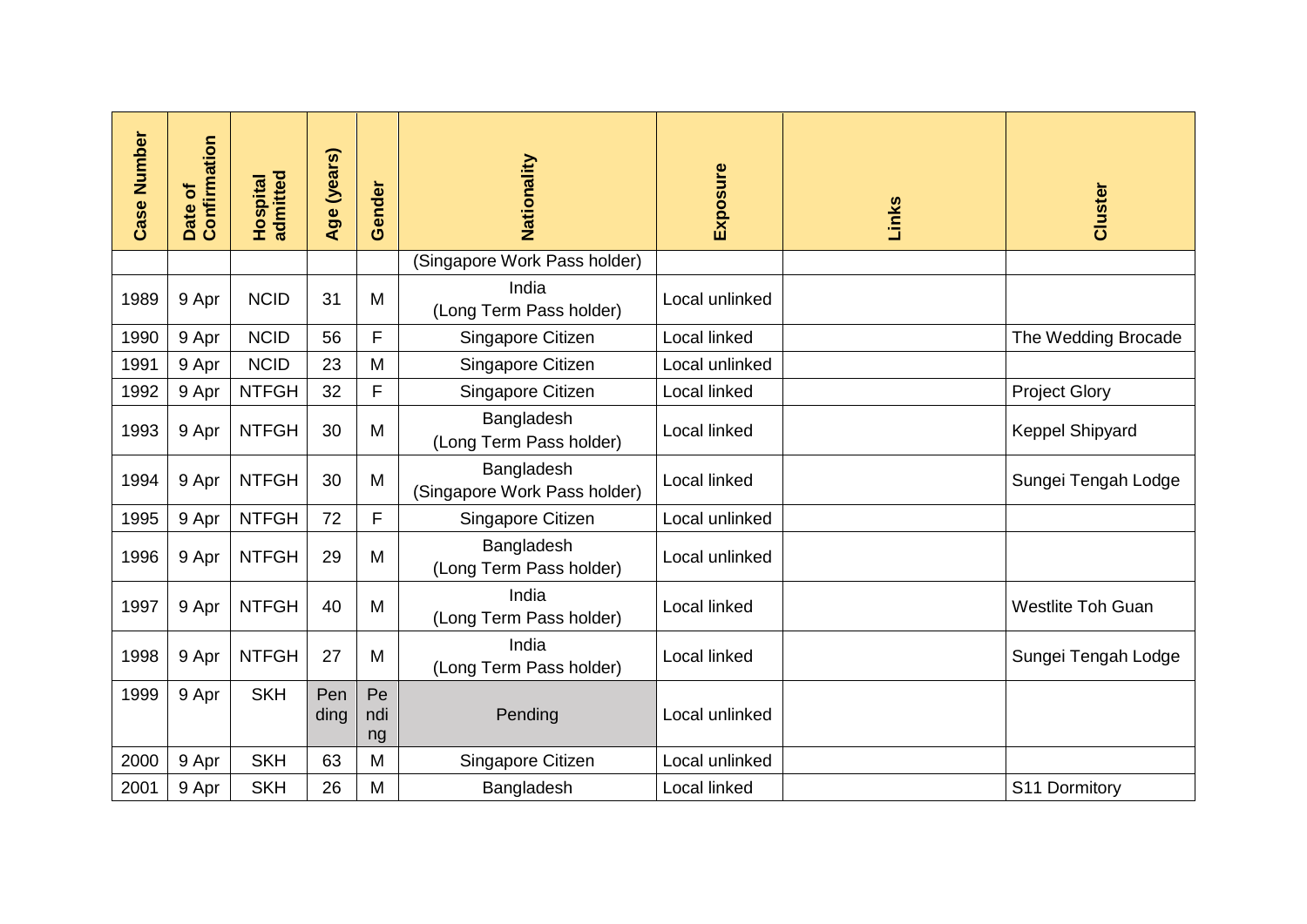| <b>Case Number</b> | Confirmation<br>Date of | admitted<br>Hospital | Age (years) | Gender | Nationality                                 | Exposure       | Links                | Cluster                    |
|--------------------|-------------------------|----------------------|-------------|--------|---------------------------------------------|----------------|----------------------|----------------------------|
|                    |                         |                      |             |        | (Long Term Pass holder)                     |                |                      |                            |
| 2002               | 9 Apr                   | <b>SGH</b>           | 26          | M      | Bangladesh<br>(Long Term Pass holder)       | Local linked   |                      | Sungei Tengah Lodge        |
| 2003               | 9 Apr                   | <b>SGH</b>           | 50          | M      | India<br>(Singapore Work Pass holder)       | Local linked   |                      | Keppel Shipyard            |
| 2004               | 9 Apr                   | <b>SGH</b>           | 50          | M      | India<br>(Singapore Work Pass holder)       | Local linked   |                      | Keppel Shipyard            |
| 2005               | 9 Apr                   | <b>SGH</b>           | 27          | M      | India<br>(Long Term Pass holder)            | Local linked   |                      | <b>NUH</b> renovation site |
| 2006               | 9 Apr                   | <b>SGH</b>           | 24          | M      | India<br>(Long Term Pass holder)            | Local linked   |                      | NUH renovation site        |
| 2007               | 9 Apr                   | <b>SGH</b>           | 48          | M      | Thailand<br>(Long Term Pass holder)         | Local linked   |                      | <b>NUH</b> renovation site |
| 2008               | 9 Apr                   | <b>SGH</b>           | 34          | M      | Bangladesh<br>(Singapore Work Pass holder)  | Local unlinked |                      |                            |
| 2009               | 9 Apr                   | <b>SGH</b>           | 33          | F      | Philippines<br>(Singapore Work Pass holder) | Local unlinked |                      |                            |
| 2010               | 9 Apr                   | <b>SGH</b>           | 28          | M      | Bangladesh<br>(Long Term Pass holder)       | Local linked   |                      | S11 Dormitory              |
| 2011               | 9 Apr                   | <b>NUH</b>           | 67          | M      | Singapore Citizen                           | Local unlinked |                      |                            |
| 2012               | 9 Apr                   | AH                   | 43          | F      | Singapore Citizen                           | Local unlinked |                      |                            |
| 2013               | 9 Apr                   | <b>NUH</b>           | 51          | M      | <b>Singapore Permanent Resident</b>         | Local linked   | Contact of Case 1704 |                            |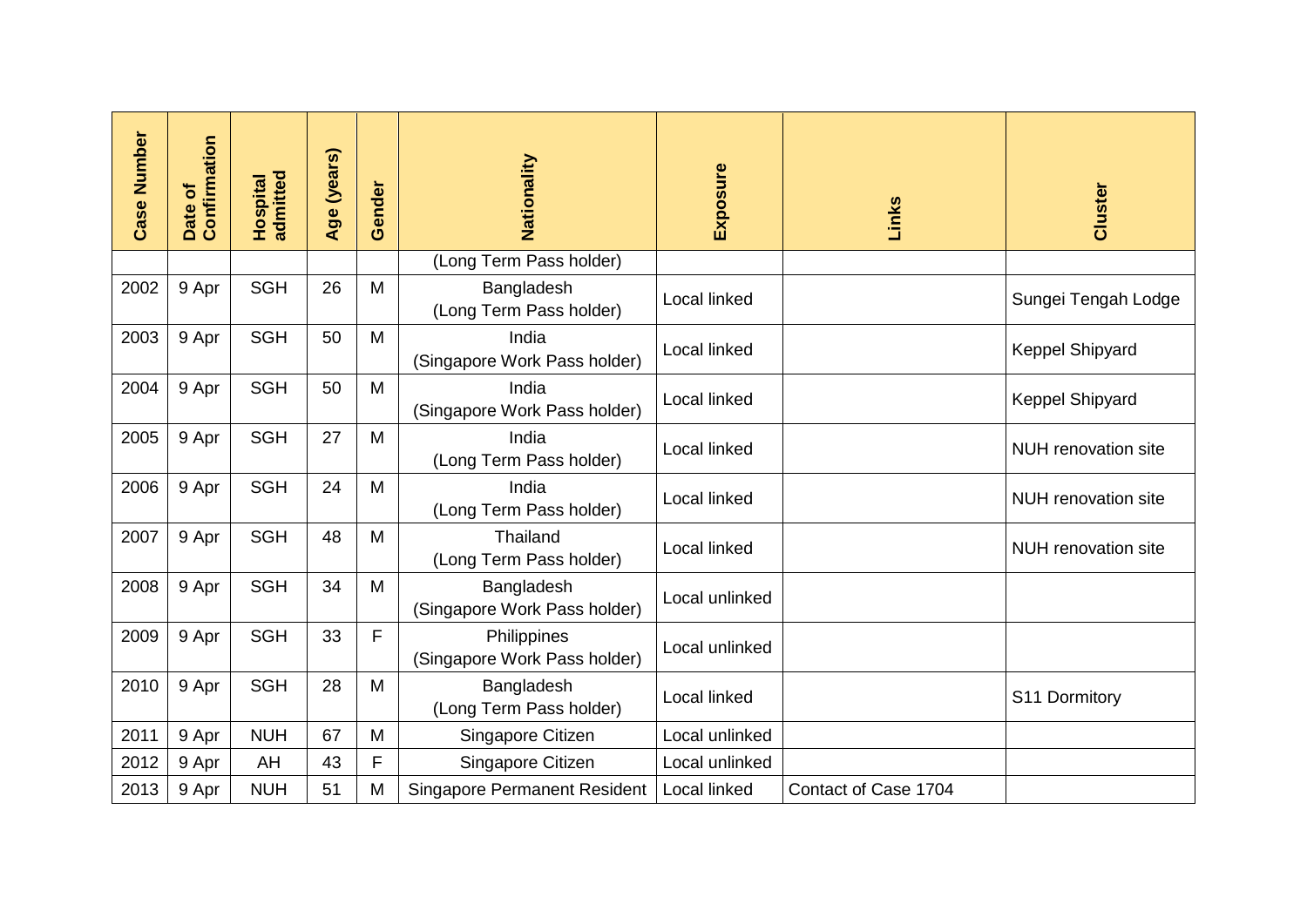| <b>Case Number</b> | Confirmation<br>৳<br>Date | admitted<br>Hospital | Age (years) | ender<br>Ŏ | Nationality                                 | Exposure            | Links                                   | Cluster                   |
|--------------------|---------------------------|----------------------|-------------|------------|---------------------------------------------|---------------------|-----------------------------------------|---------------------------|
| 2014               | 9 Apr                     | <b>NUH</b>           | 34          | M          | India<br>(Singapore Work Pass holder)       | Local unlinked      |                                         |                           |
| 2015               | 9 Apr                     | <b>NUH</b>           | 30          | M          | India<br>(Singapore Work Pass holder)       | Local linked        |                                         | Sungei Tengah Lodge       |
| 2016               | 9 Apr                     | Pending              | 35          | F          | <b>Singapore Permanent Resident</b>         | Local unlinked      |                                         |                           |
| 2017               | 9 Apr                     | <b>CGH</b>           | 37          | M          | China<br>(Singapore Work Pass holder)       | Local unlinked      |                                         |                           |
| 2018               | 9 Apr                     | <b>CGH</b>           | 38          | M          | India<br>(Singapore Work Pass holder)       | Local linked        |                                         | <b>Tampines Dormitory</b> |
| 2019               | 9 Apr                     | Pending              | 42          | M          | Bangladeshi<br>(Singapore Work Pass holder) | Local linked        | Contact of Cases 2020,<br>2021 and 2022 |                           |
| 2020               | 9 Apr                     | Pending              | 32          | M          | Bangladeshi                                 | Local linked        | Contact of Cases 2019,<br>2021 and 2022 |                           |
| 2021               | 9 Apr                     | Pending              | 30          | M          | Bangladesh<br>(Long Term Pass holder)       | Local linked        | Contact of Cases 2019,<br>2020 and 2022 |                           |
| 2022               | 9 Apr                     | Pending              | 36          | M          | Bangladesh<br>(Long Term Pass holder)       | Local linked        | Contact of Cases 2019,<br>2020 and 2021 |                           |
| 2023               | 9 Apr                     | Pending              | 38          | F          | Singapore Citizen                           | <b>Local linked</b> |                                         | Mustafa Centre            |
| 2024               | 9 Apr                     | Pending              | 40          | M          | <b>Singapore Permanent Resident</b>         | Local linked        |                                         | Mustafa Centre            |
| 2025               | 9 Apr                     | <b>CIF</b>           | 28          | M          | Bangladesh<br>(Singapore Work Pass holder)  | Local linked        |                                         | <b>Westlite Toh Guan</b>  |
| 2026               | 9 Apr                     | <b>CIF</b>           | 39          | M          | Bangladesh                                  | Local linked        |                                         | <b>Westlite Toh Guan</b>  |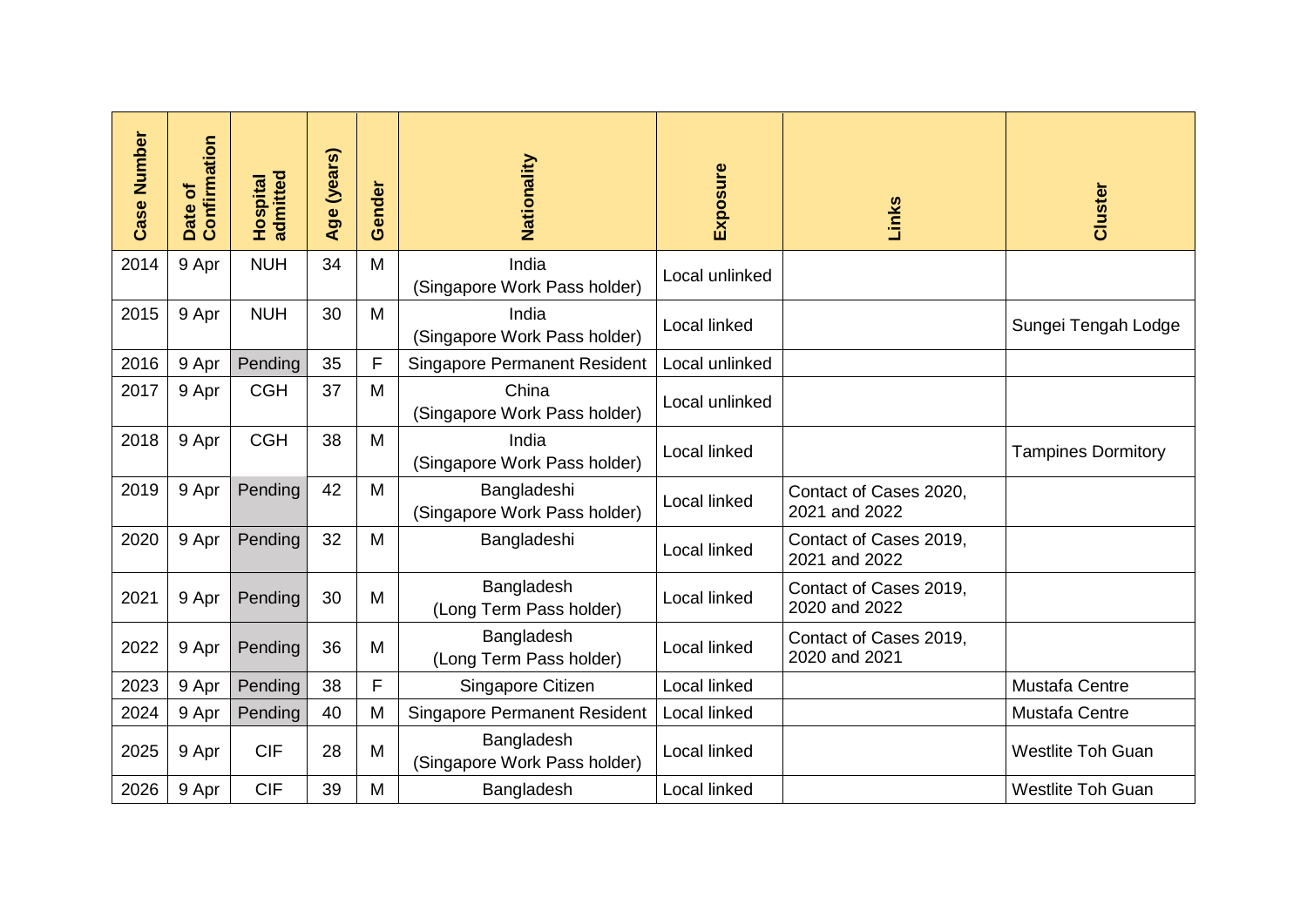| <b>Case Number</b> | Confirmation<br>Date of | <b>Hospital</b><br>admitted | Age (years) | Gender | Nationality                                | Exposure       | Links | Cluster                  |
|--------------------|-------------------------|-----------------------------|-------------|--------|--------------------------------------------|----------------|-------|--------------------------|
|                    |                         |                             |             |        | (Singapore Work Pass holder)               |                |       |                          |
| 2027               | 9 Apr                   | <b>CIF</b>                  | 30          | M      | Bangladesh<br>(Long Term Pass holder)      | Local linked   |       | <b>Westlite Toh Guan</b> |
| 2028               | 9 Apr                   | <b>CIF</b>                  | 40          | M      | Oman<br>(Long Term Pass holder)            | Local linked   |       | <b>Westlite Toh Guan</b> |
| 2029               | 9 Apr                   | <b>CIF</b>                  | 32          | M      | Bangladesh<br>(Long Term Pass holder)      | Local linked   |       | <b>Westlite Toh Guan</b> |
| 2030               | 9 Apr                   | <b>CIF</b>                  | 33          | M      | Bangladesh<br>(Long Term Pass holder)      | Local linked   |       | <b>Westlite Toh Guan</b> |
| 2031               | 9 Apr                   | <b>CIF</b>                  | 28          | M      | India<br>(Long Term Pass holder)           | Local linked   |       | <b>Westlite Toh Guan</b> |
| 2032               | 9 Apr                   | <b>CIF</b>                  | 30          | M      | Bangladesh<br>(Singapore Work Pass holder) | Local linked   |       | <b>Westlite Toh Guan</b> |
| 2033               | 9 Apr                   | <b>CIF</b>                  | 34          | M      | Pending                                    | Local unlinked |       |                          |
| 2034               | 9 Apr                   | <b>CIF</b>                  | 47          | M      | Pending<br>(Long Term Pass holder)         | Local linked   |       | <b>Westlite Toh Guan</b> |
| 2035               | 9 Apr                   | <b>CIF</b>                  | 28          | M      | Pending<br>(Long Term Pass holder)         | Local linked   |       | <b>Westlite Toh Guan</b> |
| 2036               | 9 Apr                   | <b>CIF</b>                  | 41          | M      | China<br>(Singapore Work Pass holder)      | Local linked   |       | S11 Dormitory            |
| 2037               | 9 Apr                   | <b>CIF</b>                  | 45          | M      | Pending<br>(Long Term Pass holder)         | Local linked   |       | S11 Dormitory            |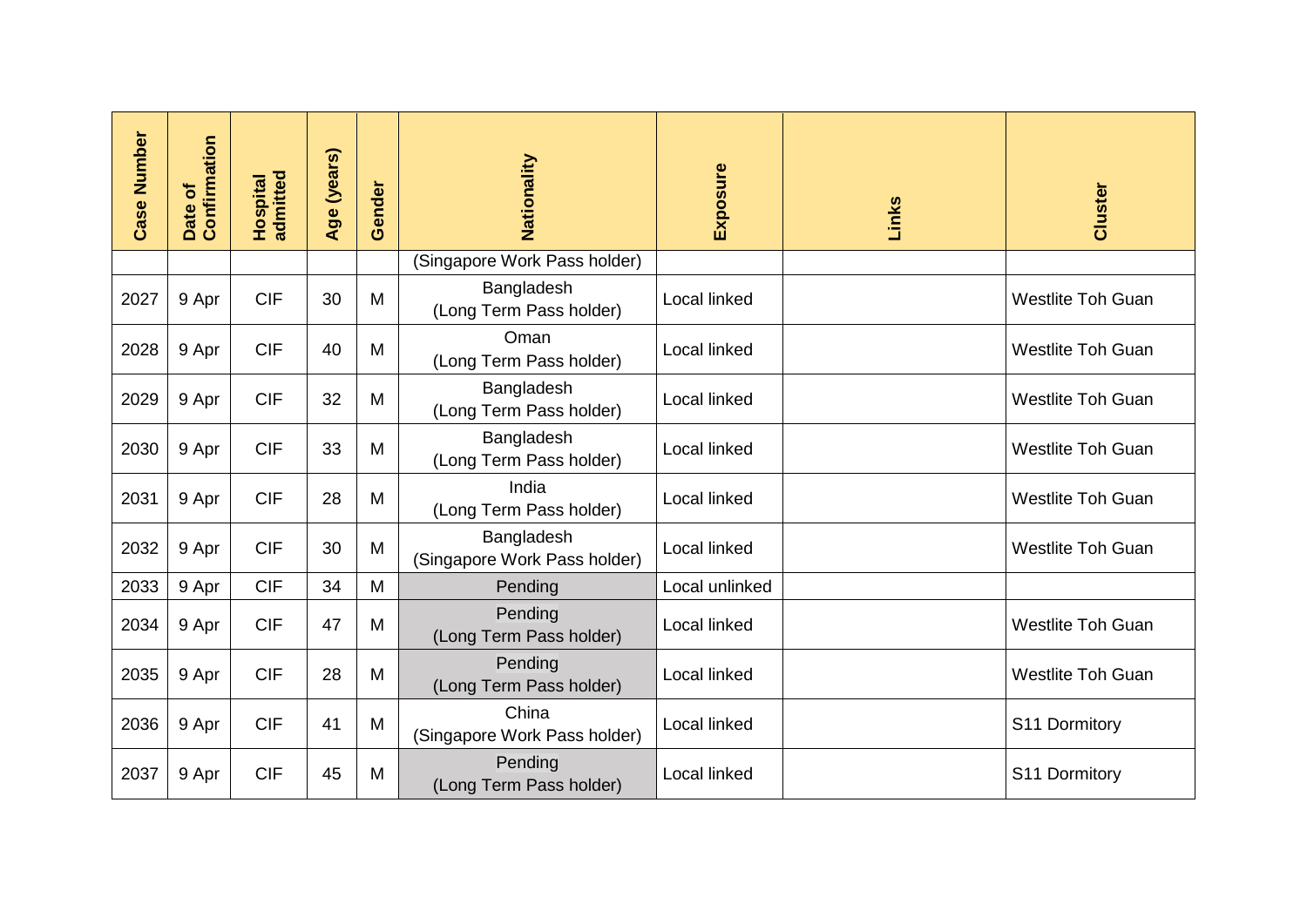| <b>Case Number</b> | Confirmation<br>Date of | admitted<br>Hospital | Age (years) | Gender | Nationality                                | Exposure       | Links                | Cluster       |
|--------------------|-------------------------|----------------------|-------------|--------|--------------------------------------------|----------------|----------------------|---------------|
| 2038               | 9 Apr                   | <b>CIF</b>           | 37          | M      | Bangladesh<br>(Long Term Pass holder)      | Local linked   |                      | S11 Dormitory |
| 2039               | 9 Apr                   | <b>CIF</b>           | 36          | M      | Bangladesh<br>(Singapore Work Pass holder) | Local linked   |                      | S11 Dormitory |
| 2040               | 9 Apr                   | <b>CIF</b>           | 50          | M      | Bangladesh<br>(Long Term Pass holder)      | Local linked   |                      | S11 Dormitory |
| 2041               | 9 Apr                   | <b>CIF</b>           | 41          | M      | Bangladesh<br>(Long Term Pass holder)      | Local linked   |                      | S11 Dormitory |
| 2042               | 9 Apr                   | <b>CIF</b>           | 21          | M      | India<br>(Long Term Pass holder)           | Local linked   |                      | S11 Dormitory |
| 2043               | 9 Apr                   | <b>CIF</b>           | 35          | M      | Bangladesh<br>(Long Term Pass holder)      | Local linked   |                      | S11 Dormitory |
| 2044               | 9 Apr                   | <b>CIF</b>           | 32          | M      | Bangladesh<br>(Long Term Pass holder)      | Local linked   |                      | S11 Dormitory |
| 2045               | 9 Apr                   | <b>CIF</b>           | 28          | M      | Bangladesh<br>(Singapore Work Pass holder) | Local linked   |                      | S11 Dormitory |
| 2046               | 9 Apr                   | <b>CIF</b>           | 22          | M      | Pending<br>(Long Term Pass holder)         | Local linked   |                      | S11 Dormitory |
| 2047               | 9 Apr                   | <b>NCID</b>          | 35          | M      | Bangladesh<br>(Long Term Pass holder)      | Local linked   | Contact of Case 1399 |               |
| 2048               | 9 Apr                   | <b>NCID</b>          | 25          | M      | India<br>(Long Term Pass holder)           | Local unlinked |                      |               |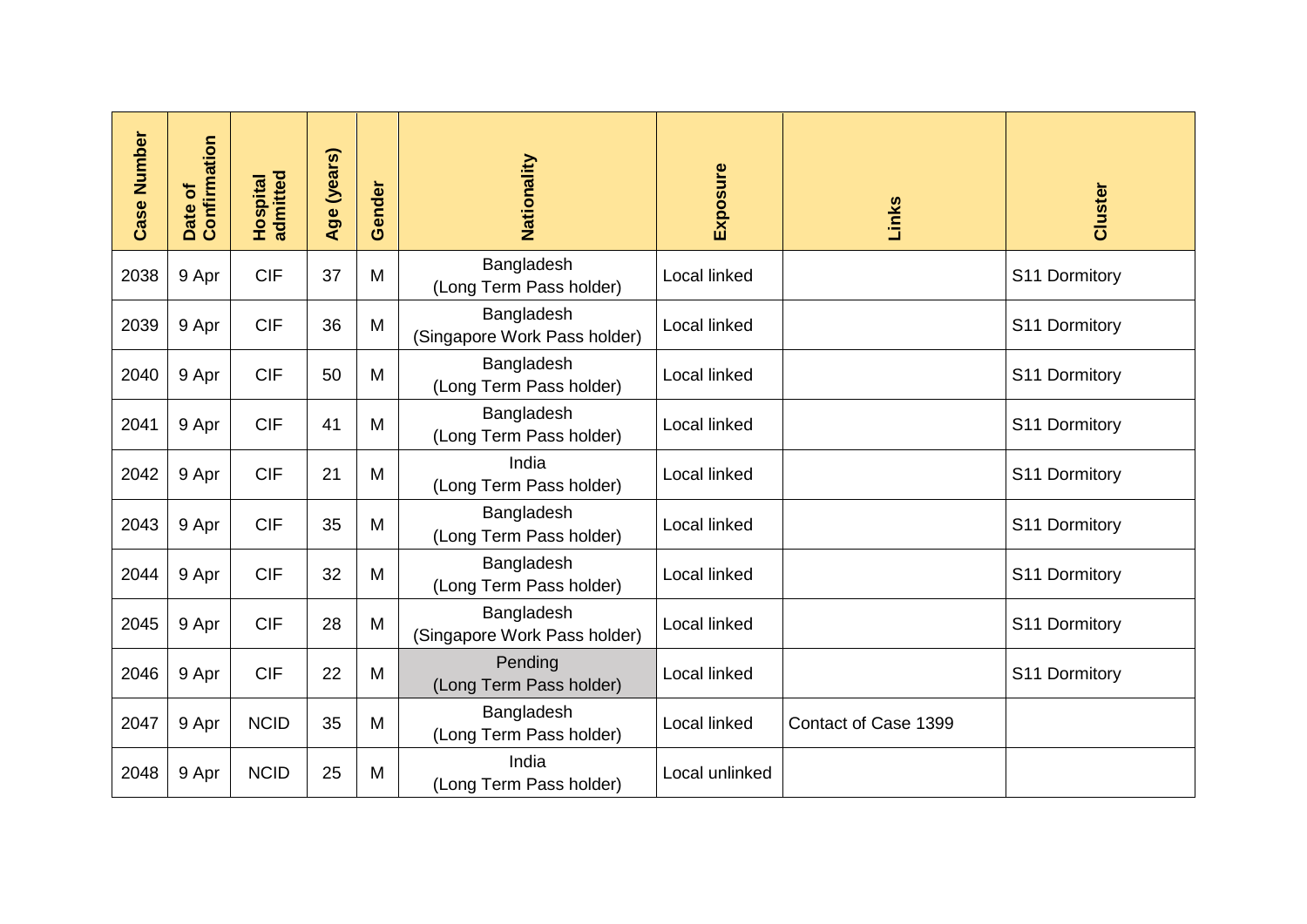| <b>Case Number</b> | Confirmation<br>Date of | admitted<br>Hospital | Age (years) | Gender | Nationality                              | Exposure            | Links                         | Cluster                    |
|--------------------|-------------------------|----------------------|-------------|--------|------------------------------------------|---------------------|-------------------------------|----------------------------|
| 2049               | 9 Apr                   | <b>NCID</b>          | 46          | F      | Singapore Citizen                        | Local linked        | Family member of Case<br>1045 |                            |
| 2050               | 9 Apr                   | <b>NCID</b>          | 40          | M      | India<br>(Singapore Work Pass holder)    | <b>Local linked</b> |                               | <b>Project Glory</b>       |
| 2051               | 9 Apr                   | <b>NCID</b>          | 23          | M      | India<br>(Long Term Pass holder)         | Local unlinked      |                               |                            |
| 2052               | 9 Apr                   | <b>NCID</b>          | 39          | M      | Bangladesh<br>(Long Term Pass holder)    | Local linked        | Contact of Case 1156          |                            |
| 2053               | 9 Apr                   | <b>NCID</b>          | 24          | M      | India<br>(Long Term Pass holder)         | Local linked        |                               | <b>NUH</b> renovation site |
| 2054               | 9 Apr                   | <b>NCID</b>          | 27          | M      | Bangladesh<br>(Long Term Pass holder)    | Local linked        | Contact of Case 1150          |                            |
| 2055               | 9 Apr                   | <b>NCID</b>          | 51          | M      | Thailand<br>(Singapore Work Pass holder) | Local unlinked      |                               |                            |
| 2056               | 9 Apr                   | <b>NCID</b>          | 32          | M      | Bangladesh<br>(Long Term Pass holder)    | Local unlinked      |                               |                            |
| 2057               | 10 Apr                  | <b>NCID</b>          | 33          | M      | Bangladesh<br>(Long Term Pass holder)    | Local linked        |                               | Cochrane Lodge I           |
| 2058               | 10 Apr                  | <b>NCID</b>          | 49          | M      | France<br>(Singapore Work Pass holder)   | <b>Local linked</b> |                               | <b>Project Glory</b>       |
| 2059               | 10 Apr                  | <b>NCID</b>          | 49          | M      | Bangladesh<br>(Long Term Pass holder)    | Local linked        | Contact of Case 1585          |                            |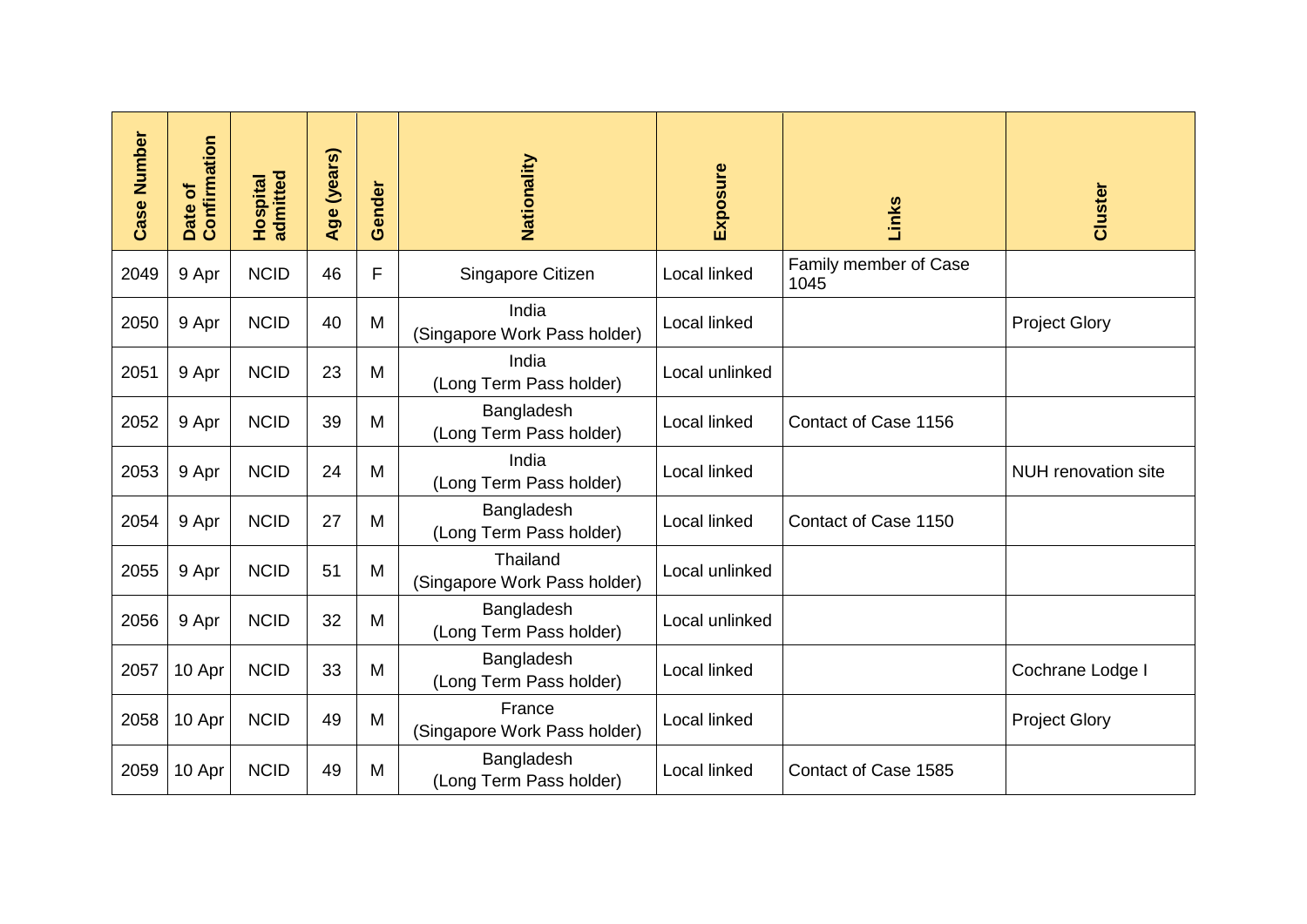| <b>Case Number</b> | Confirmation<br>Date of | admitted<br>Hospital | Age (years) | Gender | Nationality                                | Exposure       | Links                         | Cluster                  |
|--------------------|-------------------------|----------------------|-------------|--------|--------------------------------------------|----------------|-------------------------------|--------------------------|
| 2060               | 10 Apr                  | <b>NCID</b>          | 32          | M      | Singapore Citizen                          | Local unlinked |                               |                          |
| 2061               | 10 Apr                  | <b>NCID</b>          | 26          | F      | Singapore Citizen                          | Local unlinked |                               |                          |
| 2062               | 10 Apr                  | <b>NCID</b>          | 33          | M      | Bangladesh<br>(Long Term Pass holder)      | Local linked   | Contact of Case 1585          |                          |
| 2063               | 10 Apr                  | <b>NCID</b>          | 38          | M      | India<br>(Long Term Pass holder)           | Local linked   |                               | <b>Westlite Toh Guan</b> |
| 2064               | 10 Apr                  | <b>NCID</b>          | 34          | M      | Bangladesh<br>(Singapore Work Pass holder) | Local unlinked |                               |                          |
| 2065               | 10 Apr                  | <b>NCID</b>          | 48          | M      | China<br>(Singapore Work Pass holder)      | Local linked   |                               | Cochrane Lodge I         |
| 2066               | 10 Apr                  | <b>NCID</b>          | 38          | F      | Singapore Citizen                          | Local unlinked |                               |                          |
| 2067               | 10 Apr                  | <b>NUH</b>           | 20          | F      | <b>Singapore Permanent Resident</b>        | Local linked   | Family member of Case<br>1711 |                          |
| 2068               | 10 Apr                  | Pending              | 47          | M      | Bangladesh<br>(Long Term Pass holder)      | Local unlinked |                               |                          |
| 2069               | 10 Apr                  | Pending              | 26          | M      | India<br>(Long Term Pass holder)           | Local unlinked |                               |                          |
| 2070               | 10 Apr                  | Pending              | 26          | M      | Bangladesh<br>(Long Term Pass holder)      | Local linked   |                               | Cochrane Lodge I         |
| 2071               | 10 Apr                  | <b>KTPH</b>          | 44          | M      | India<br>(Long Term Pass holder)           | Local unlinked |                               |                          |
| 2072               | 10 Apr                  | <b>KTPH</b>          | 39          | M      | India                                      | Local unlinked |                               |                          |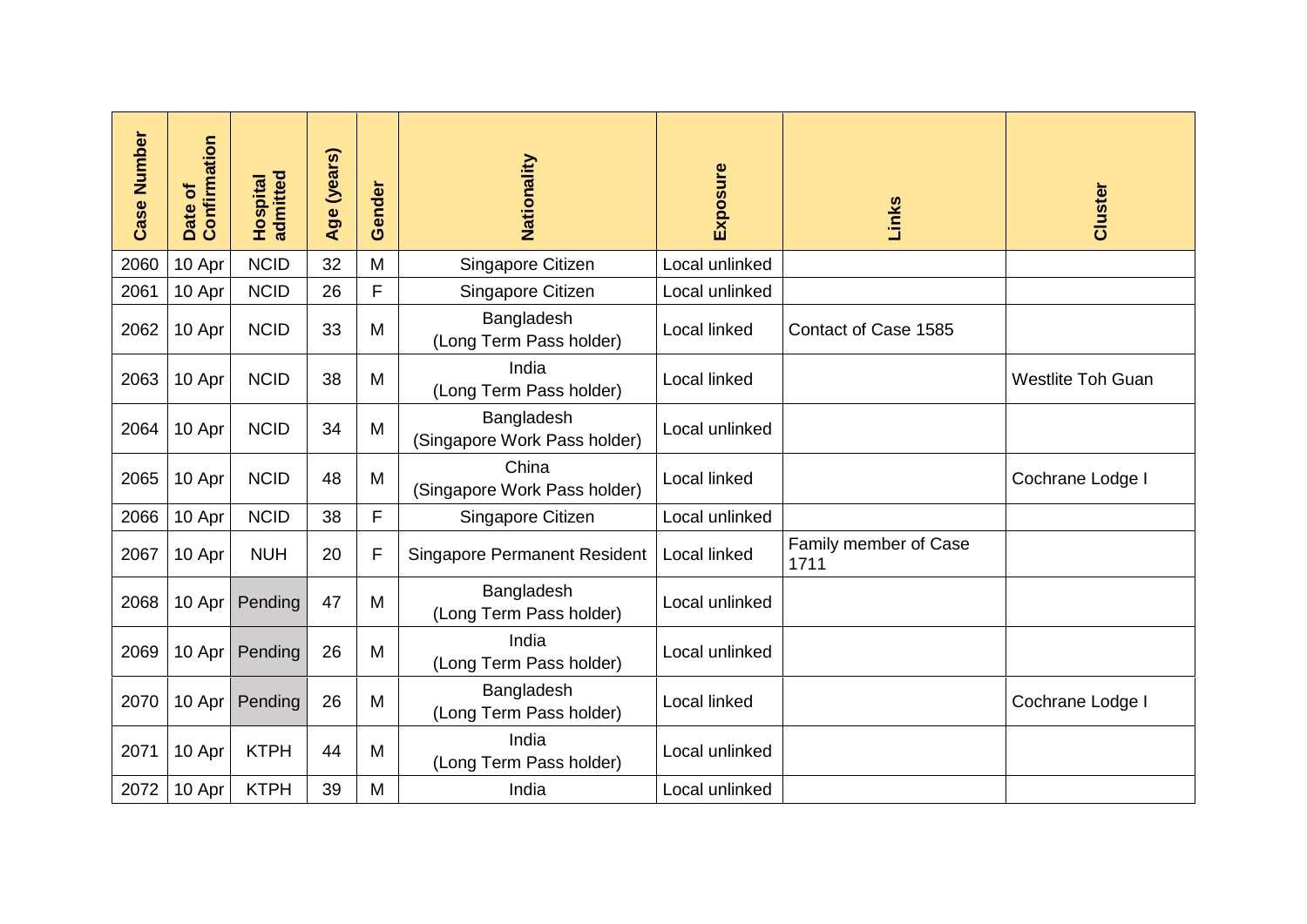| <b>Case Number</b> | Confirmation<br>Date of | admitted<br>Hospital | Age (years) | Gender | Nationality                           | Exposure       | Links                | Cluster |
|--------------------|-------------------------|----------------------|-------------|--------|---------------------------------------|----------------|----------------------|---------|
|                    |                         |                      |             |        | (Singapore Work Pass holder)          |                |                      |         |
| 2073               | 10 Apr                  | <b>KTPH</b>          | 24          | M      | India<br>(Singapore Work Pass holder) | Local unlinked |                      |         |
| 2074               | 10 Apr                  | <b>KTPH</b>          | 27          | M      | India<br>(Long Term Pass holder)      | Local unlinked |                      |         |
| 2075               | 10 Apr                  | <b>KTPH</b>          | 32          | M      | Bangladesh<br>(Long Term Pass holder) | Local unlinked |                      |         |
| 2076               | 10 Apr                  | <b>KTPH</b>          | 21          | M      | India<br>(Long Term Pass holder)      | Local unlinked |                      |         |
| 2077               | 10 Apr                  | <b>KTPH</b>          | 27          | M      | India<br>(Long Term Pass holder)      | Local unlinked |                      |         |
| 2078               | 10 Apr                  | <b>KTPH</b>          | 29          | F      | India<br>(Long Term Pass holder)      | Local linked   | Contact of Case 1664 |         |
| 2079               | 10 Apr                  | <b>KTPH</b>          | 22          | M      | Singapore Citizen                     | Local unlinked |                      |         |
| 2080               | 10 Apr                  | <b>KTPH</b>          | 24          | M      | Bangladesh<br>(Long Term Pass holder) | Local unlinked |                      |         |
| 2081               | 10 Apr                  | <b>KTPH</b>          | 31          | M      | Bangladesh<br>(Long Term Pass holder) | Local unlinked |                      |         |
| 2082               | 10 Apr                  | <b>KTPH</b>          | 32          | M      | Bangladesh<br>(Long Term Pass holder) | Local unlinked |                      |         |
| 2083               | 10 Apr                  | <b>KTPH</b>          | 30          | M      | India<br>(Singapore Work Pass holder) | Local unlinked |                      |         |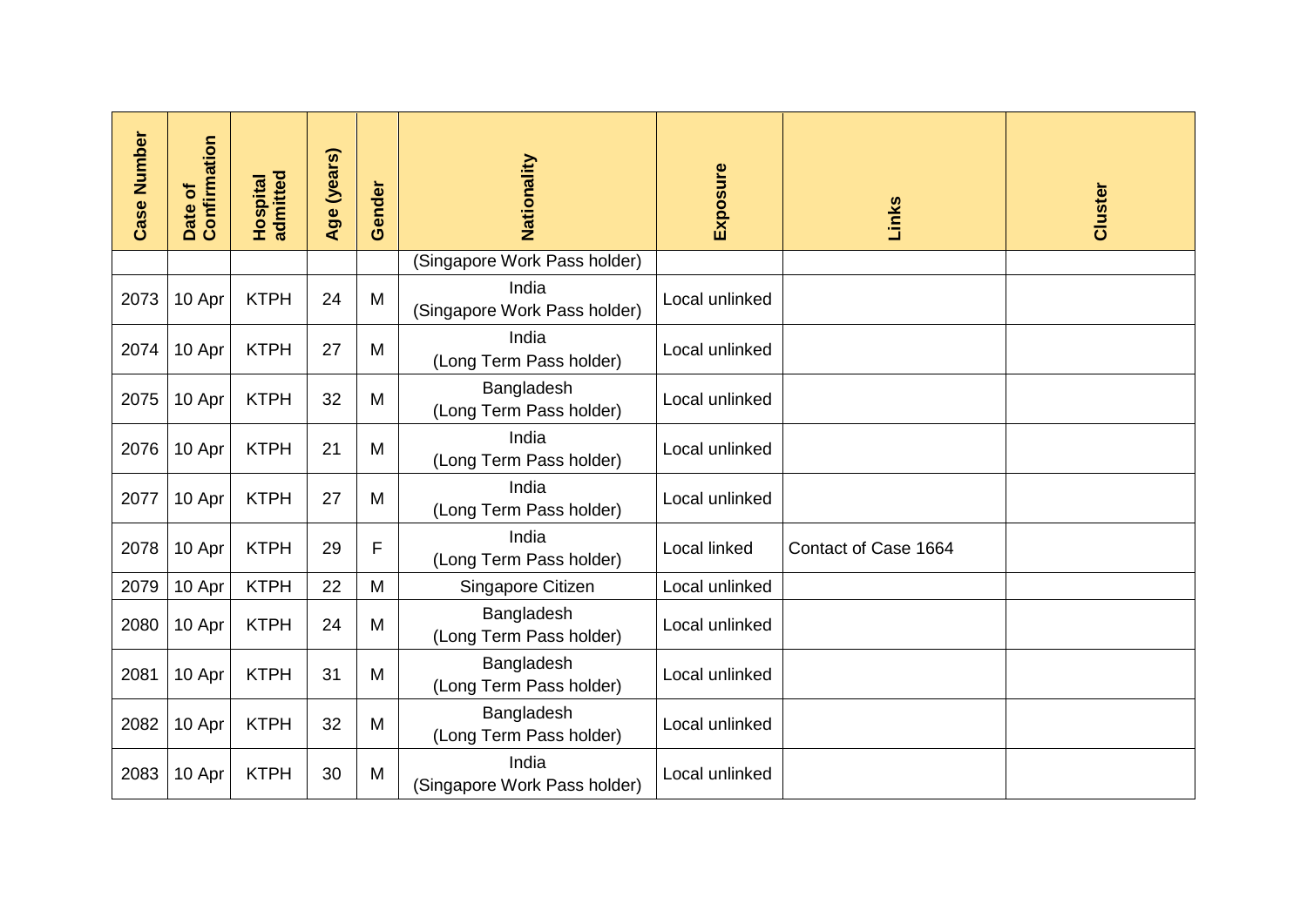| <b>Case Number</b> | Confirmation<br>৳<br>Date | admitted<br>Hospital | Age (years) | Gender | Nationality                                 | Exposure       | Links | Cluster                  |
|--------------------|---------------------------|----------------------|-------------|--------|---------------------------------------------|----------------|-------|--------------------------|
| 2084               | 10 Apr                    | <b>NCID</b>          | 37          | F      | Philippines<br>(Singapore Work Pass holder) | Local unlinked |       |                          |
| 2085               | 10 Apr                    | <b>NCID</b>          | 47          | M      | Bangladesh<br>(Singapore Work Pass holder)  | Local linked   |       | 55 Sungei Kadut Loop     |
| 2086               | 10 Apr                    | <b>NCID</b>          | 37          | M      | Bangladesh<br>(Long Term Pass holder)       | Local linked   |       | Sungei Tengah Lodge      |
| 2087               | 10 Apr                    | <b>NCID</b>          | 26          | M      | Bangladesh<br>(Long Term Pass holder)       | Local linked   |       | Sungei Tengah Lodge      |
| 2088               | 10 Apr                    | <b>NCID</b>          | 37          | M      | Bangladesh<br>(Singapore Work Pass holder)  | Local linked   |       | <b>Westlite Toh Guan</b> |
| 2089               | 10 Apr                    | <b>KTPH</b>          | 26          | M      | India<br>(Singapore Work Pass holder)       | Local unlinked |       |                          |
| 2090               | 10 Apr                    | <b>KTPH</b>          | 27          | M      | Bangladesh<br>(Long Term Pass holder)       | Local linked   |       | Cochrane Lodge I         |
| 2091               | 10 Apr                    | <b>KTPH</b>          | 33          | M      | Singapore Citizen                           | Local unlinked |       |                          |
| 2092               | 10 Apr                    | <b>KTPH</b>          | 47          | M      | Bangladesh<br>(Long Term Pass holder)       | Local unlinked |       |                          |
| 2093               | 10 Apr                    | <b>KTPH</b>          | 27          | M      | Bangladesh<br>(Long Term Pass holder)       | Local linked   |       | Cochrane Lodge II        |
| 2094               | 10 Apr                    | <b>NCID</b>          | 45          | M      | India<br>(Singapore Work Pass holder)       | Local linked   |       | Sungei Tengah Lodge      |
| 2095               | 10 Apr                    | <b>NCID</b>          | 30          | M      | Bangladesh                                  | Local linked   |       | <b>Westlite Toh Guan</b> |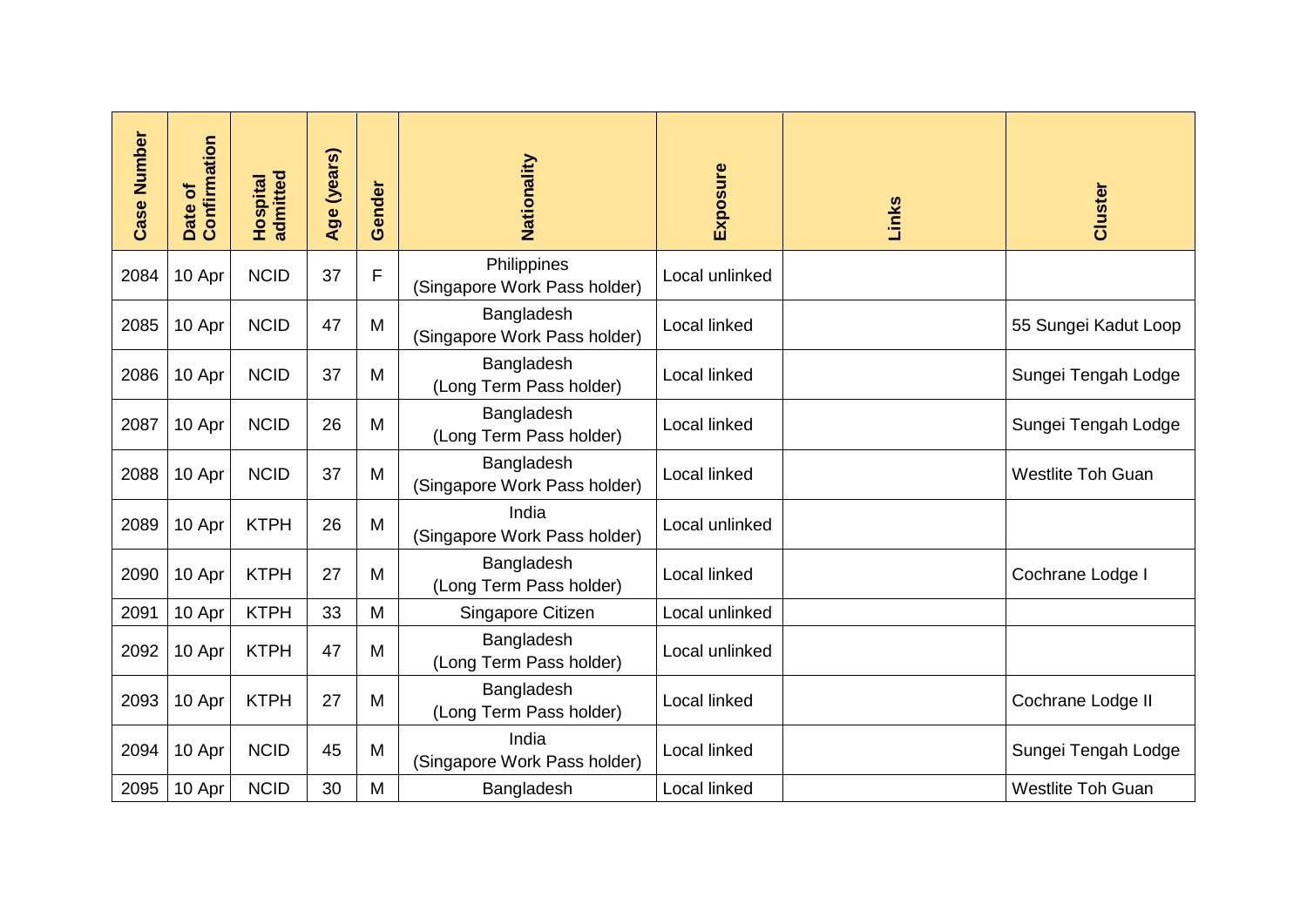| <b>Case Number</b> | Confirmation<br>৳<br>Date | <b>Hospital</b><br>admitted | Age (years) | Gender | Nationality                                | Exposure       | Links                | Cluster       |
|--------------------|---------------------------|-----------------------------|-------------|--------|--------------------------------------------|----------------|----------------------|---------------|
|                    |                           |                             |             |        | (Singapore Work Pass holder)               |                |                      |               |
| 2096               | 10 Apr                    | <b>NCID</b>                 | 31          | M      | Malaysia<br>(Singapore Work Pass holder)   | Local unlinked |                      |               |
| 2097               | 10 Apr                    | <b>NCID</b>                 | 45          | M      | Bangladesh<br>(Singapore Work Pass holder) | Local unlinked |                      |               |
| 2098               | 10 Apr                    | <b>NCID</b>                 | 34          | M      | Bangladesh<br>(Long Term Pass holder)      | Local linked   |                      | S11 Dormitory |
| 2099               | 10 Apr                    | <b>NCID</b>                 | 48          | M      | Bangladesh<br>(Long Term Pass holder)      | Local unlinked |                      |               |
| 2100               | 10 Apr                    | <b>NCID</b>                 | 38          | M      | India<br>(Singapore Work Pass holder)      | Local linked   | Contact of Case 1144 |               |
| 2101               | 10 Apr                    | <b>NCID</b>                 | 28          | M      | India<br>(Long Term Pass holder)           | Local unlinked |                      |               |
| 2102               | 10 Apr                    | <b>NCID</b>                 | 31          | M      | India<br>(Singapore Work Pass holder)      | Local unlinked |                      |               |
| 2103               | 10 Apr                    | <b>NCID</b>                 | 53          | M      | Malaysia<br>(Singapore Work Pass holder)   | Local linked   | Contact of Case 1318 |               |
| 2104               | 10 Apr                    | <b>NCID</b>                 | 43          | M      | India<br>(Singapore Work Pass holder)      | Local unlinked |                      |               |
| 2105               | 10 Apr                    | <b>NCID</b>                 | 36          | F      | Singapore Citizen                          | Local unlinked |                      |               |
| 2106               | 10 Apr                    | <b>NCID</b>                 | 41          | M      | Bangladesh<br>(Long Term Pass holder)      | Local unlinked |                      |               |